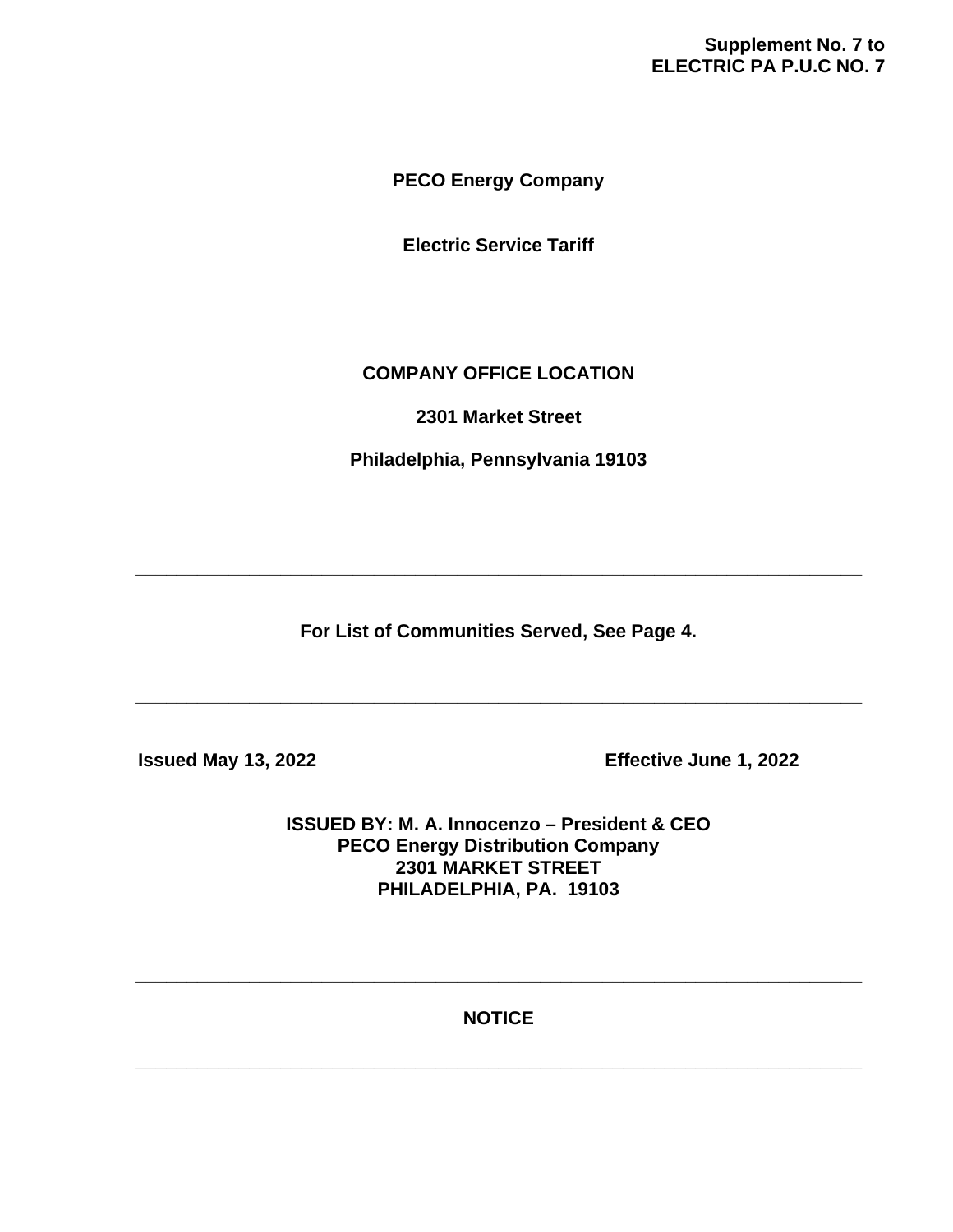## **LIST OF CHANGES MADE BY THIS SUPPLEMENT**

## **Transmission Service Charge (TSC) – 1st Revised Page No. 44**

Reflects semiannual adjustment for Transmission Service Charge pursuant to Order at Docket No. R-2010- 2161575.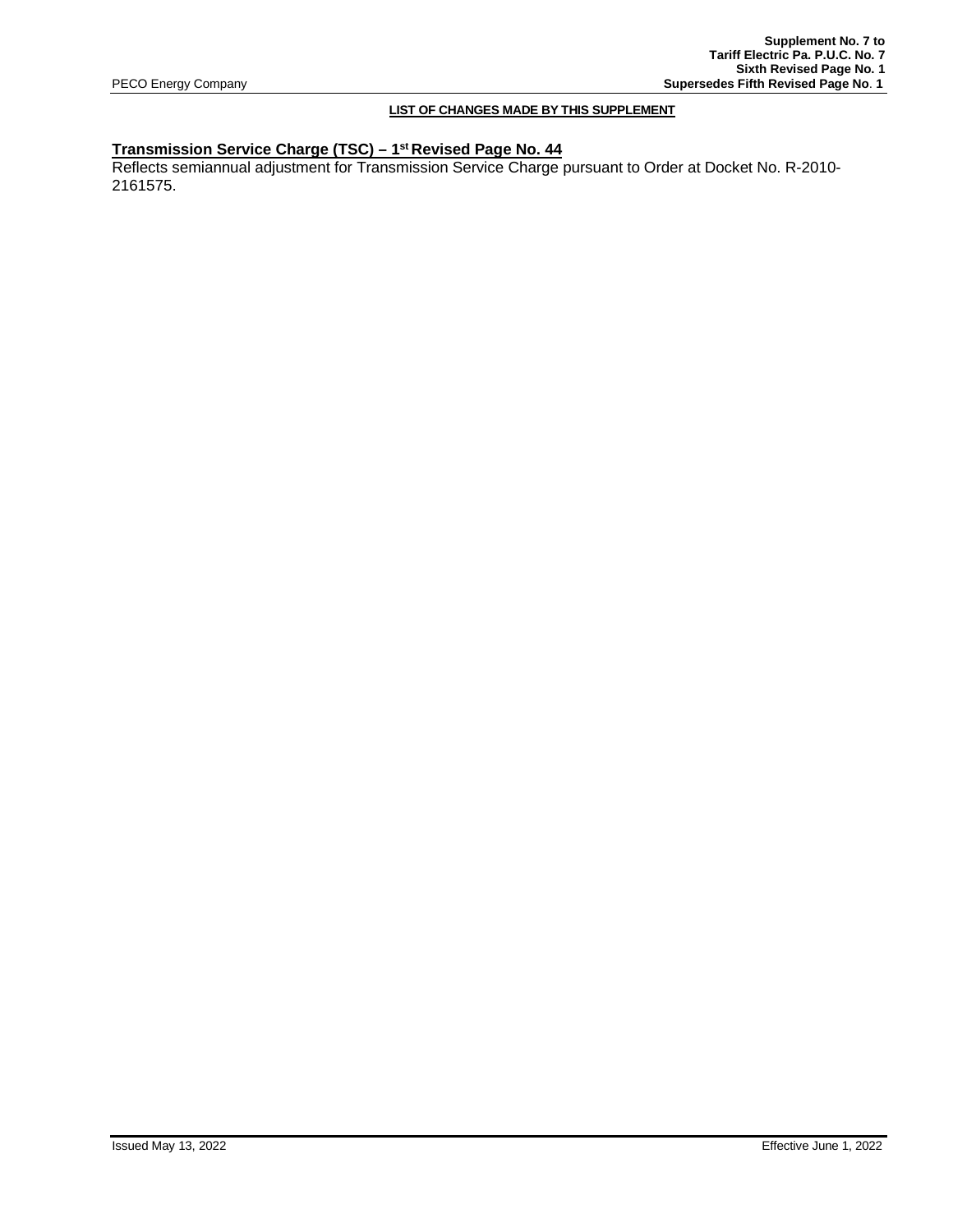$\mathcal{L}$ 

### **TABLE OF CONTENTS**

| RULES AND REGULATIONS:                                                                    |  |
|-------------------------------------------------------------------------------------------|--|
|                                                                                           |  |
|                                                                                           |  |
|                                                                                           |  |
|                                                                                           |  |
|                                                                                           |  |
|                                                                                           |  |
|                                                                                           |  |
|                                                                                           |  |
|                                                                                           |  |
|                                                                                           |  |
|                                                                                           |  |
|                                                                                           |  |
|                                                                                           |  |
|                                                                                           |  |
|                                                                                           |  |
|                                                                                           |  |
|                                                                                           |  |
|                                                                                           |  |
|                                                                                           |  |
|                                                                                           |  |
|                                                                                           |  |
|                                                                                           |  |
|                                                                                           |  |
|                                                                                           |  |
|                                                                                           |  |
|                                                                                           |  |
|                                                                                           |  |
|                                                                                           |  |
|                                                                                           |  |
|                                                                                           |  |
|                                                                                           |  |
|                                                                                           |  |
|                                                                                           |  |
|                                                                                           |  |
|                                                                                           |  |
|                                                                                           |  |
|                                                                                           |  |
| PROVISION FOR THE RECOVERY OF ENERGY EFFICIENCY AND CONSERVATION PROGRAM COSTS PHASE IV47 |  |
|                                                                                           |  |
| RATES:                                                                                    |  |
|                                                                                           |  |
|                                                                                           |  |
|                                                                                           |  |
|                                                                                           |  |
|                                                                                           |  |
|                                                                                           |  |
|                                                                                           |  |
|                                                                                           |  |
|                                                                                           |  |
|                                                                                           |  |
|                                                                                           |  |
|                                                                                           |  |
|                                                                                           |  |
|                                                                                           |  |
| RIDERS:                                                                                   |  |
|                                                                                           |  |
|                                                                                           |  |
|                                                                                           |  |
|                                                                                           |  |